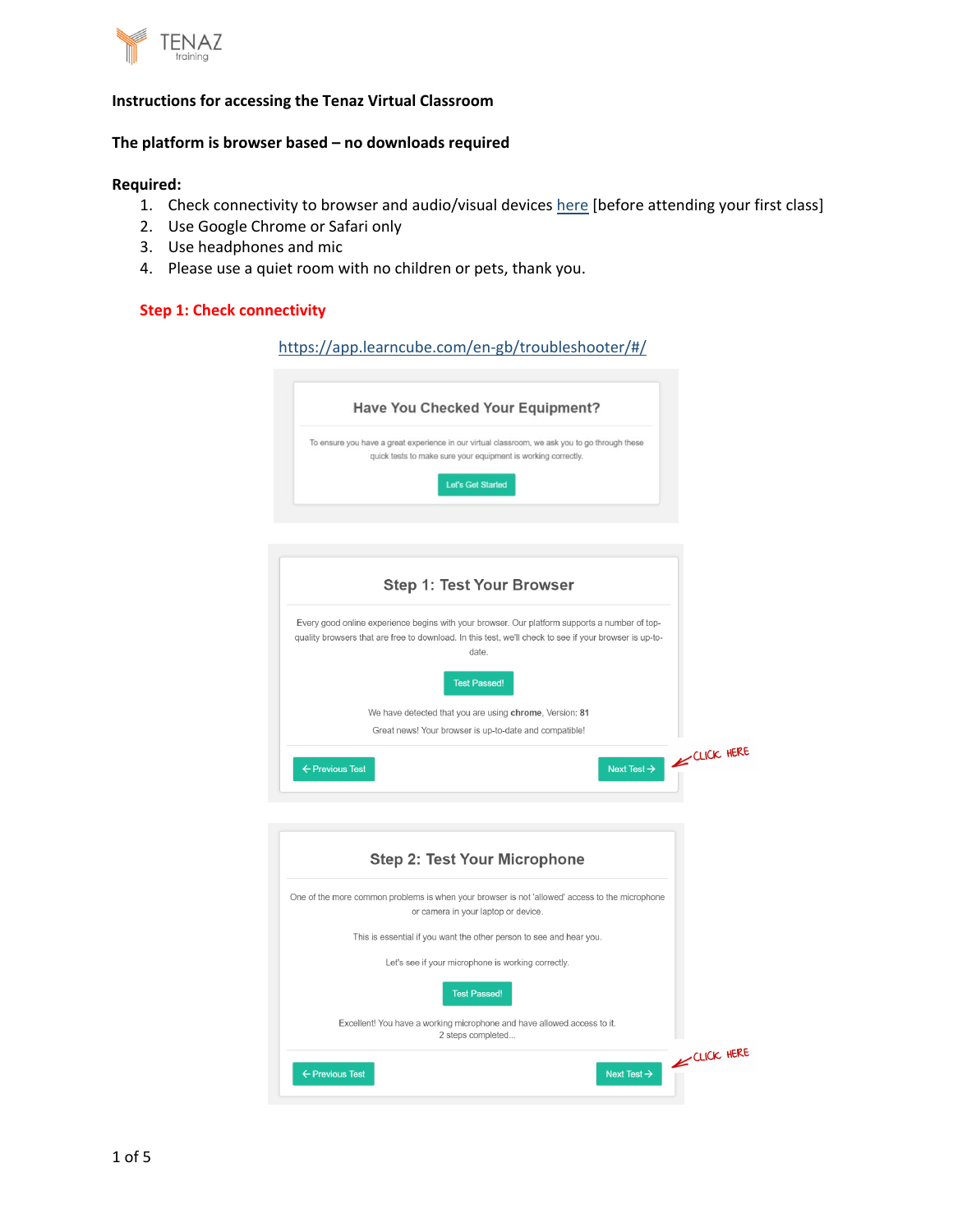





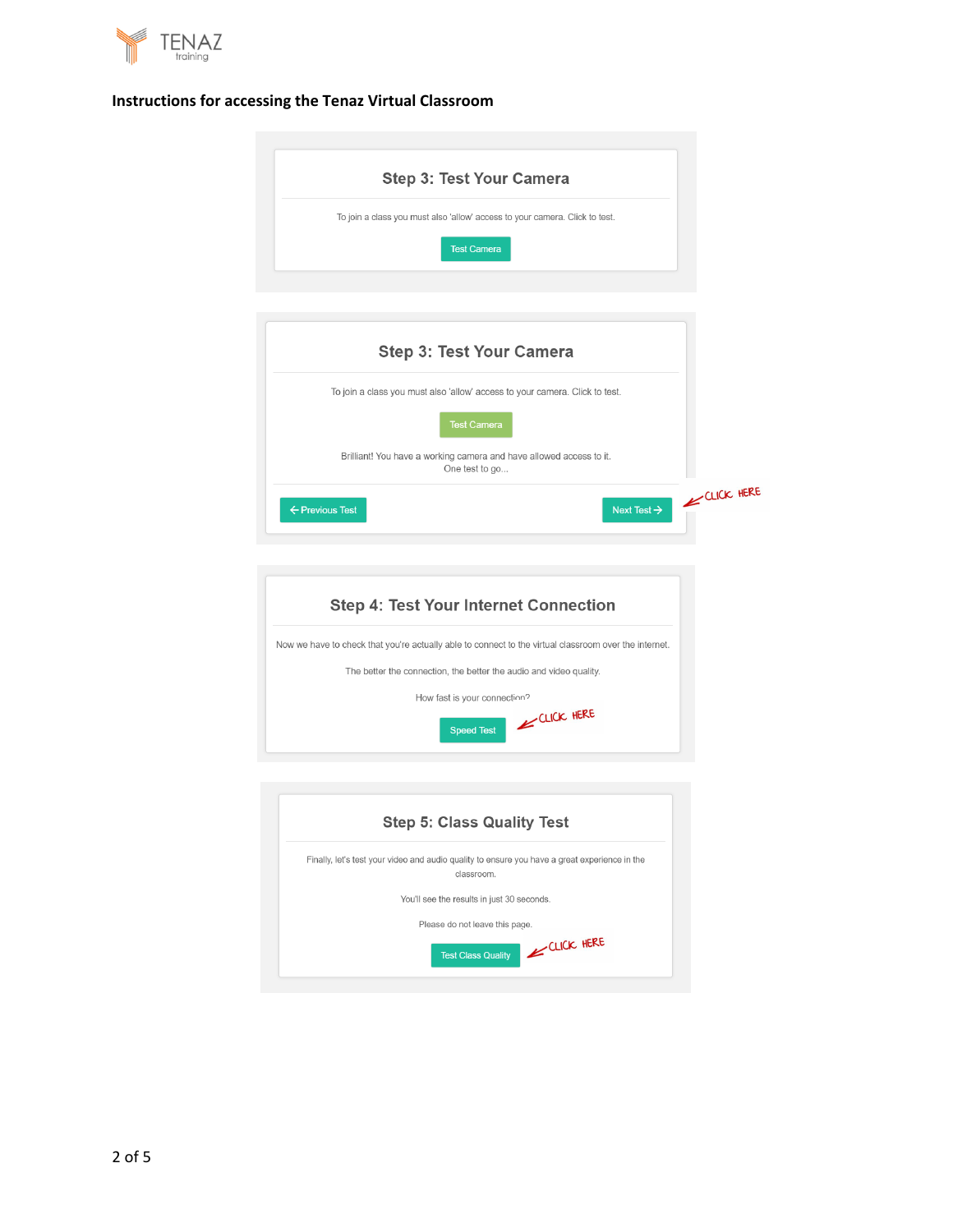

| Aliu Illially                                                                                                                     |                                                                                                                                                                                                                        |            |
|-----------------------------------------------------------------------------------------------------------------------------------|------------------------------------------------------------------------------------------------------------------------------------------------------------------------------------------------------------------------|------------|
| USB2.0 HD UVC WebCam (13d3:5666) ▼<br><b>TENAT</b><br>COC                                                                         | <b>Video Preview</b><br>If you have selected the correct webcam, you should see<br>your smiling face.<br>You can change the webcam input from the dropdown<br>menu above the preview.<br>Video Test in Progress<br>nns |            |
| Default - Microphone (Realtek High Definition Audio)<br>$\overline{\mathbf{v}}$<br>illetterestuureelite<br>Audio Test in Progress | <b>Audio Preview</b><br>Please say something to confirm that sound indicator is<br>picking up your microphone.<br>If you notice a problem, please change the audio input<br>from the dropdown menu above it.<br>100%   |            |
| All tests passed.<br>← Previous Test                                                                                              | <b>Congratulations!</b><br>Happy Learning<br>Finish $\rightarrow$                                                                                                                                                      | CLICK HERE |

### And finally

# **Step 2**

You will receive a link via email to join the class at the designated time. Example only: <https://app.learncube.com/vc/room/class-na-tenaz-training-llp-186430-iocgjskfpzha/>

# When you click on the link this welcome page will appear

| <b>Welcome to class Noel</b>   |                           |
|--------------------------------|---------------------------|
| Let's review your set-up       |                           |
|                                | א∟                        |
| Passed<br>Passed               | Passed                    |
| So far so good. Let's move on. |                           |
| <b>Redo Tests</b>              | CLICK HERE<br><b>Next</b> |
|                                |                           |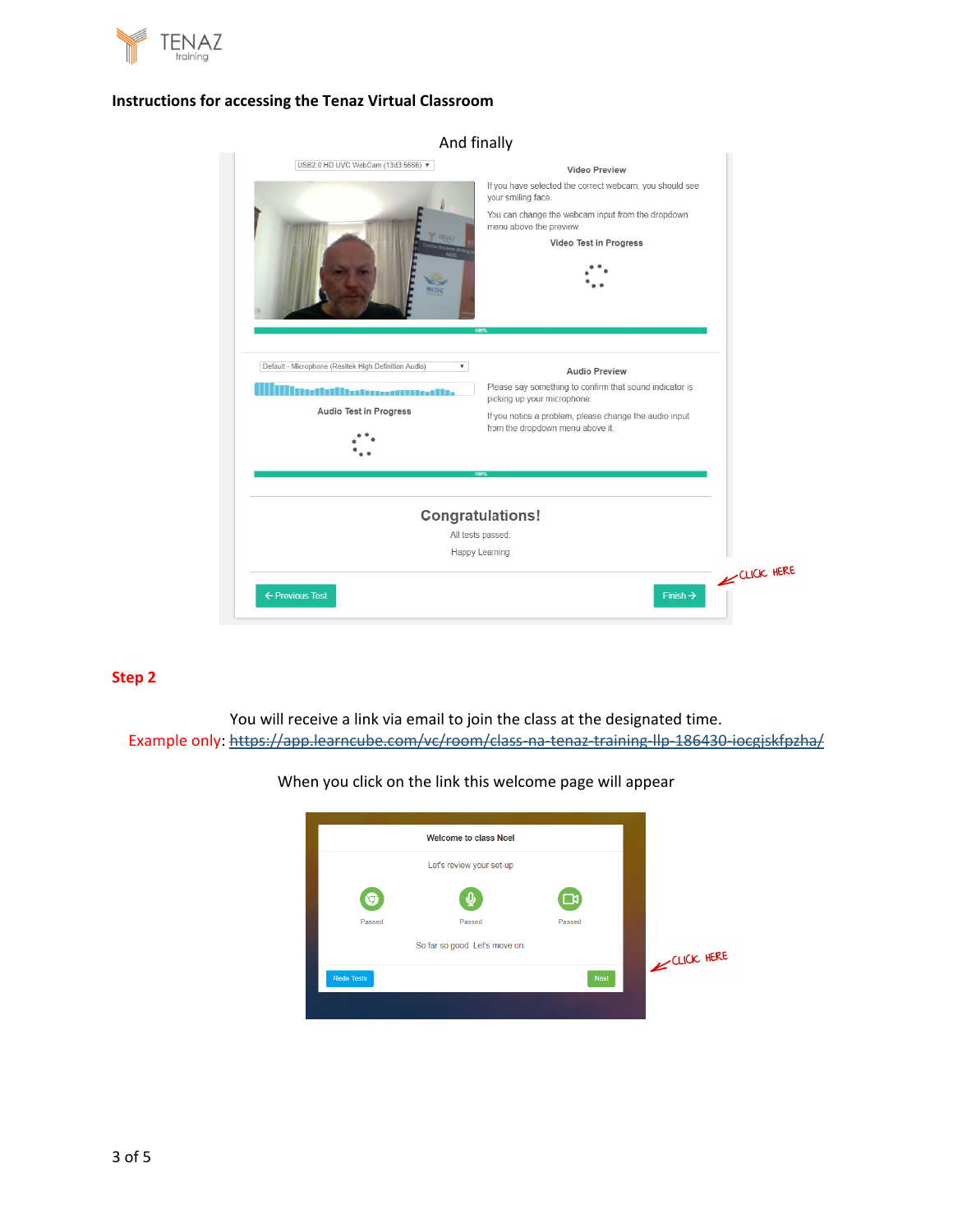



| Top Tip: Use Our Network Diagnostics                                                      |                              |                    |            |
|-------------------------------------------------------------------------------------------|------------------------------|--------------------|------------|
| Experiencing technical issues? Go to the settings menu on the right - Run<br>Diagnostics. |                              |                    |            |
| You'll see the quality of the audio, video and connection.                                |                              |                    |            |
| Change Microphone                                                                         | Internal Microphon $\dagger$ | Change             |            |
| Diagnose persistent problems with your audio / video                                      | Default - Internal S +       | Change             |            |
| Run Diagnostics                                                                           |                              |                    |            |
|                                                                                           |                              |                    | CLICK HERE |
|                                                                                           |                              | <b>Enter Class</b> |            |

You are now in our Virtual Classroom

# **Welcome**